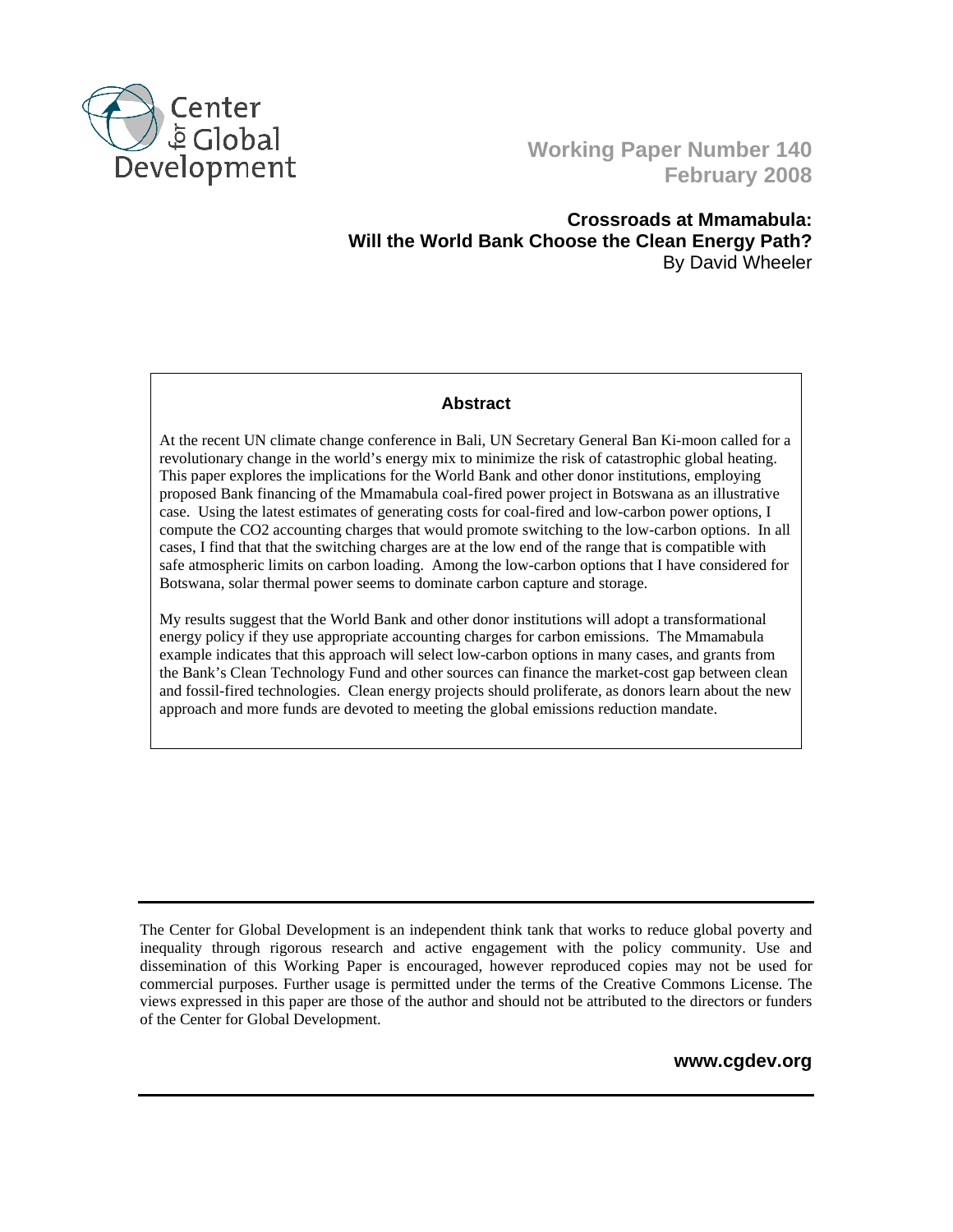**Crossroads at Mmamabula: Will the World Bank Choose the Clean Energy Path?** 

> **David Wheeler\* Center for Global Development February, 2008**

\* The author is a Senior Fellow at CGD. For useful comments and suggestions, many thanks to Kevin Ummel, Vijaya Ramachandran, Kirk Hamilton, Nancy Birdsall and Lawrence MacDonald. I am responsible for remaining errors of fact and interpretation.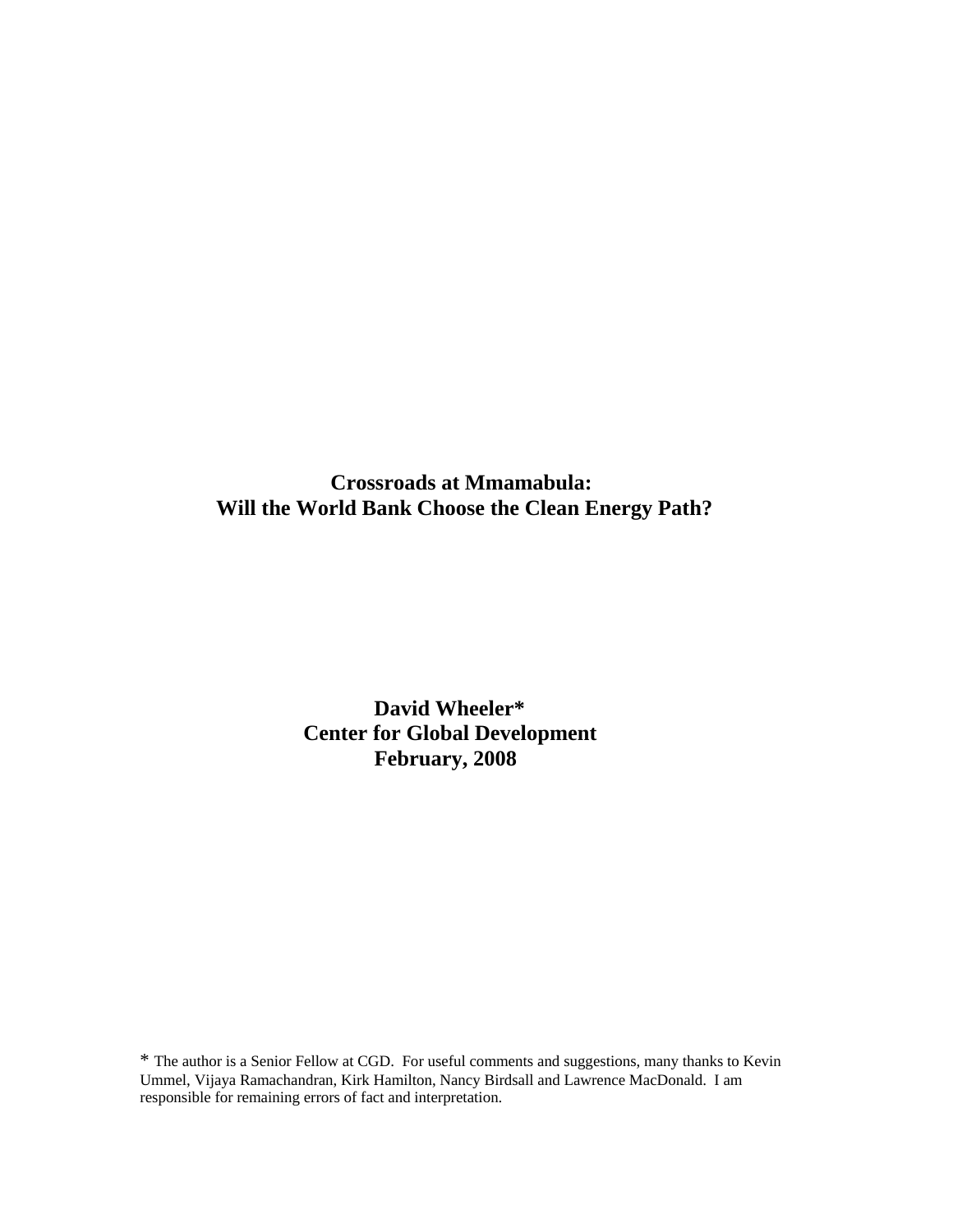#### **1. Introduction**

At the UN's December climate change conference in Bali, Indonesia, Secretary General Ban Ki-moon declared a planetary emergency:

"The situation is so desperately serious that any delay could push us past the tipping point, beyond which the ecological, financial and human costs would increase dramatically … We are at a crossroad. One path leads to a comprehensive climate change agreement, the other to oblivion. The choice is clear." (Spiegel, 2007)

The science supports the Secretary General's assertion. In a December address to the American Geophysical Union, James Hansen, Director of NASA's Goddard Institute for Space Studies, summarized recent findings and suggested that the critical tipping point may be at an atmospheric CO2 concentration around 350 parts per million volume (ppm) (Inman, 2007). This is a significant retrenchment from the previous consensus threshold of 450 ppm. The news is doubly alarming because we are already beyond this limit: The current atmospheric CO2 concentration is around 386 ppm, and rising fast.

These developments have powerful implications for the World Bank Group, and particularly for its future energy projects. The Secretary General's invocation of a crossroads implies a sharp break with past practice and an immediate commitment to clean energy development. However, the Bank Group continues to support construction of coal-fired plants as if nothing has changed. This paper focuses particularly on the latest proposed venture, a huge coal-fired plant to be fueled by the Mmamabula coal field in Botswana. The project is a tender from the private sector, treated as a business opportunity by the Bank with only cursory attention to four critical strategic questions: What are Botswana's options for large-scale power development? What are their comparative costs? How should their carbon emissions be incorporated into the cost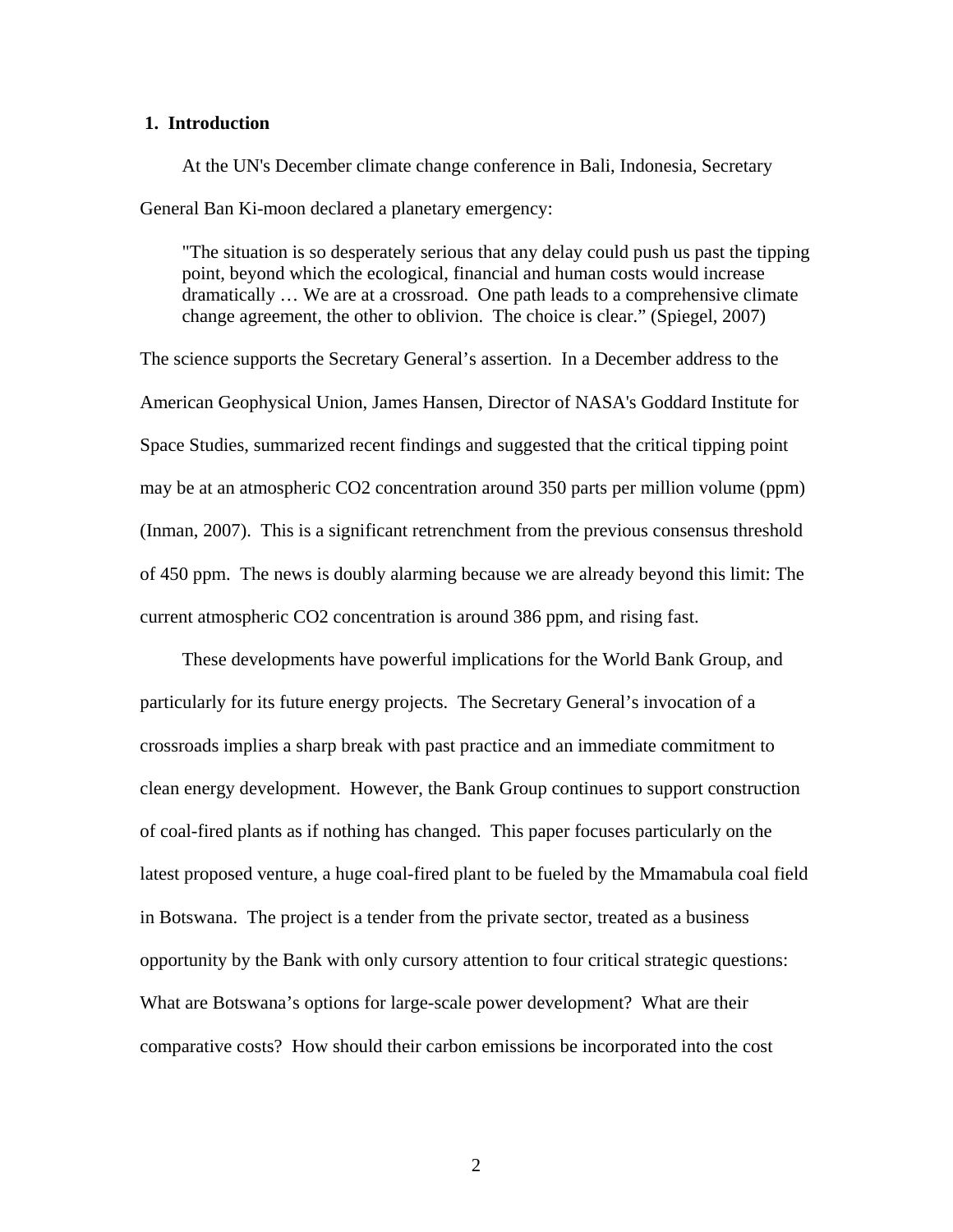assessment? How can the Bank group use this information to accelerate the transition to clean power in developing countries?

In this paper, I address the four questions in a comparative cost analysis for several coal-fired and low-carbon power investment options. Although Mmamabula provides the immediate context, the analysis could apply equally well to multilateral or bilateral energy projects in many other developing countries. The remainder of the paper is organized as follows. Sections 2 and 3 introduce the proposed Mmamabula project and discuss the World Bank Group's rationale for supporting coal-fired power plants. In Sections 4 and 5, I test this rationale by introducing carbon dioxide emissions charges into a cost comparison for coal-fired and low-carbon energy options. Section 6 discusses the policy implications of my results, while Section 7 provides a summary and conclusions.

#### **2. The Mmamabula Project**

 $\overline{a}$ 

Mmamabula is a large coal field in Botswana, 120 km north of the capital, Gabarone, and just west of the South African border. Holding over 3 billion tons of coal, it is sufficient to fuel a 3,600 Megawatt (MW) power plant for 40 years. CIC Energy Corporation, headquartered in the Caribbean, has the exploitation rights and intends to build a 2,100-2,400 MW facility (CIC, 2008). If the plant employs high-efficiency coal combustion technology, it will emit 17-19 million tons of CO2 per year, and 680-760 million tons during a 40-year operating lifetime.<sup>[1](#page-3-0)</sup> This enormous emissions volume will place Mmamabula in the top 150 global polluters among 25,000+ carbon-emitting power plants (CARMA, 2008). Nevertheless, the World Bank Group is seriously considering

<span id="page-3-0"></span><sup>1</sup> This calculation assumes use of supercritical technology, 830 grams/kWh CO2 emissions intensity, and an 80% capacity utilization factor. For a detailed technical discussion, see MIT (2007).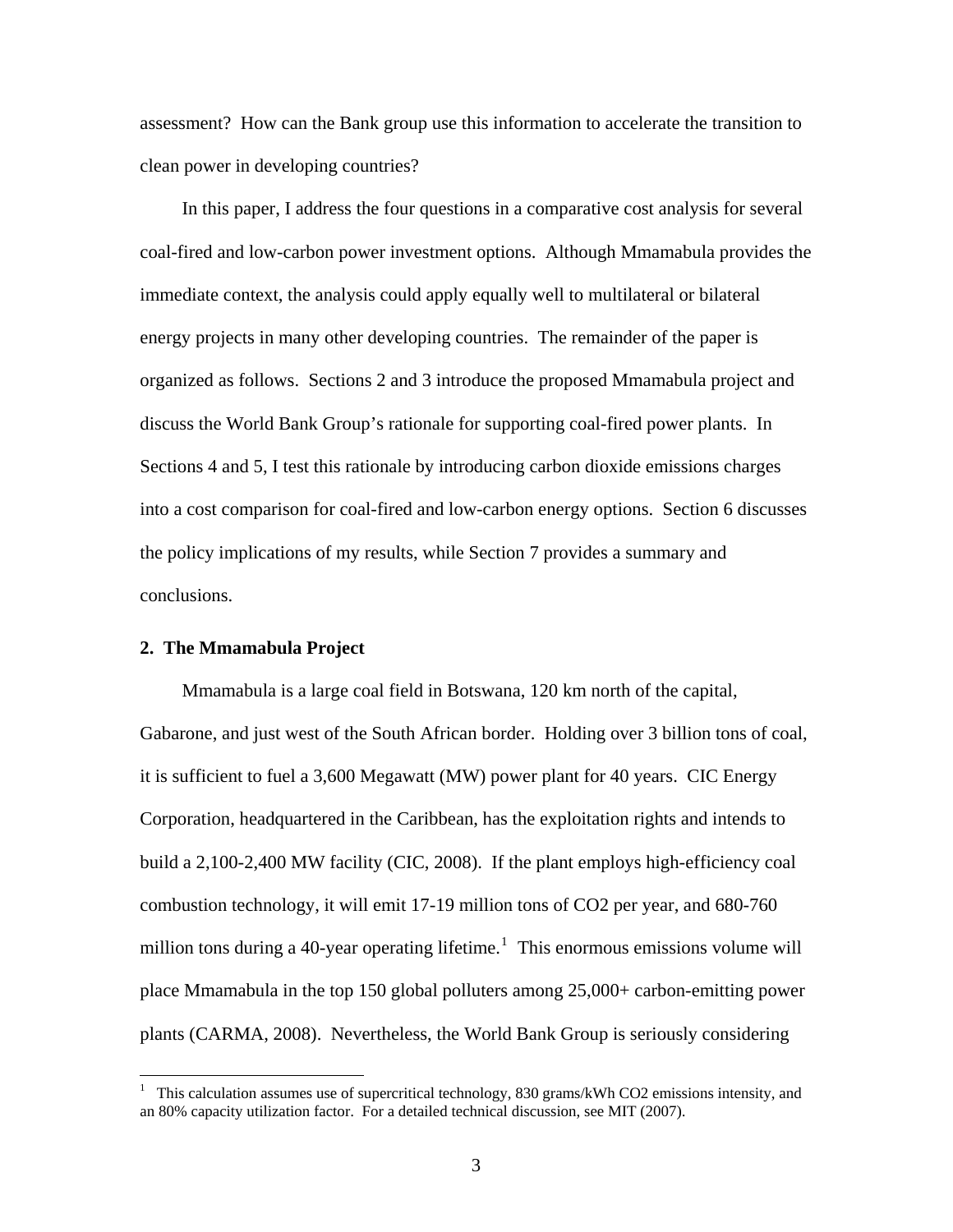CIC's invitation to participate in financing the project. The Group's Multilateral Investment Guarantee Agency (MIGA) devotes a web page to Mmamabula (MIGA, 2008); CIC notes that the project design will meet World Bank environmental standards for coal-fired plants (CIC, 2008); and Bank officials have recently met to discuss participation. World Bank support would not be surprising, since the Bank Group's International Finance Corporation (IFC) has been financing large coal-fired plants in India (Wheeler, 2008; IFC, 2008a).

All this despite the UN Secretary General's clear warning about an impending climate catastrophe. In fact, the World Bank's consideration of the Mmamabula project seems purely reactive, not strategic, since the tender originated with CIC Energy. If the Group decides to use scarce international resources to help finance coal-fired power from Mmamabula, it will undoubtedly use the IFC's rationale for supporting Tata Power Company's huge coal-fired Mundra plant in Gujarat, India:

"Due to [Mundra's] high energy efficiency of supercritical technology, the Clean Development Mechanism (CDM) Executive Board meeting (under UNFCCC's Kyoto Protocol) of September 2007 approved the eligibility of supercritical coalfired plants for carbon credit in developing countries, and the company is exploring an opportunity for the Project to be registered under CDM." (IFC, 2008b)

 The CDM rationale for World Bank support of a supercritical coal-fired plant is that emissions from the plant (or a set of smaller plants with the same total capacity) would be even greater if it used subcritical technology with lower energy efficiency.<sup>[2](#page-4-0)</sup> Applying this logic to Mmamabula, the World Bank would use scarce international resources to pay CIC Energy, a private firm, for adopting supercritical technology and polluting less than it would otherwise (by using a cheaper, more polluting technology).

<span id="page-4-0"></span><sup>&</sup>lt;sup>2</sup> See MIT (2007) for a detailed discussion of coal combustion technologies.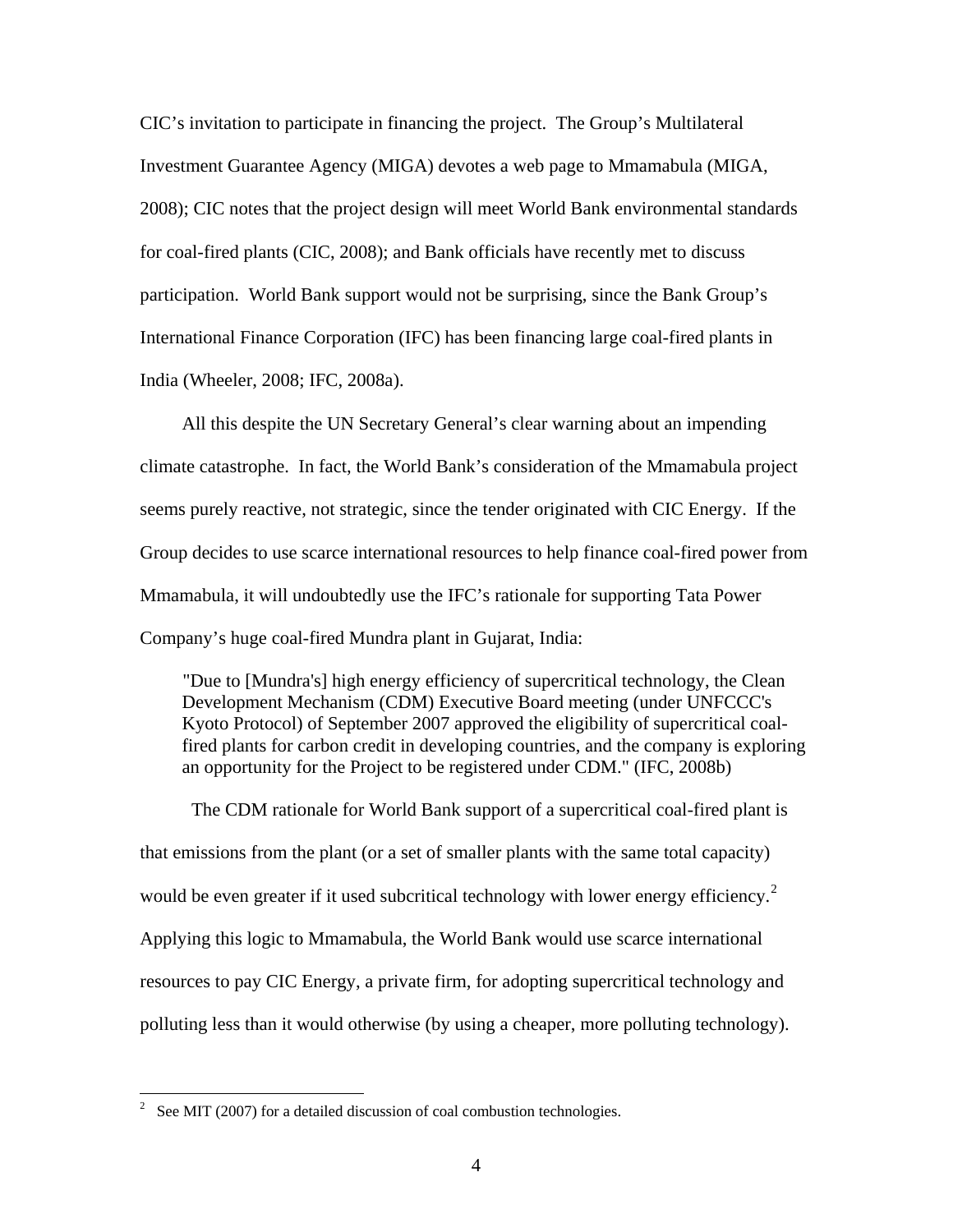#### **3. Problems with the Rationale**

The logic of this rationale reflects the 1997 Kyoto Protocol, which specified binding emissions limits only for rich countries, leaving poor countries free to overcome poverty without worrying about carbon emissions. In 1997, the prevailing view held that richcountry carbon emissions had caused the climate problem, and rich countries should therefore solve it. Unfortunately, that view has now been rendered obsolete by the rapid growth of developing-country emissions. In a recent paper, Wheeler and Ummel (2007) show that emissions growth from developing countries would have propelled the atmospheric CO2 concentration to a crisis level by 2025, even if rich countries had never emitted a ton of CO2. The stark reality is that uncontrolled emissions from either the North or the South will be enough to produce a climate catastrophe. And, as I noted in the introduction, the urgency is compounded by the current atmospheric CO2 concentration level, 386 ppm, because recent scientific findings suggest that the safe concentration level is around [3](#page-5-0)50 ppm. $3$ 

If we are already past the safe limit for atmospheric carbon loading, then it obviously makes no sense for the World Bank and other public lending agencies to treat carbon emissions as costless. In fact, World Bank Group subsidies and CDM credits for supercritical coal-fired plants do reflect an implicit accounting charge for extra CO2 emissions from scale-equivalent subcritical plants operated under developing-country conditions. The subsidies and credits are justified by the presumption that subcritical technology is cheaper, so private firms will choose it without countervailing incentives.

 $\overline{a}$ 

<span id="page-5-0"></span><sup>3</sup> See also Hoene (2006) for evidence that the critical threshold lies below 450 ppm.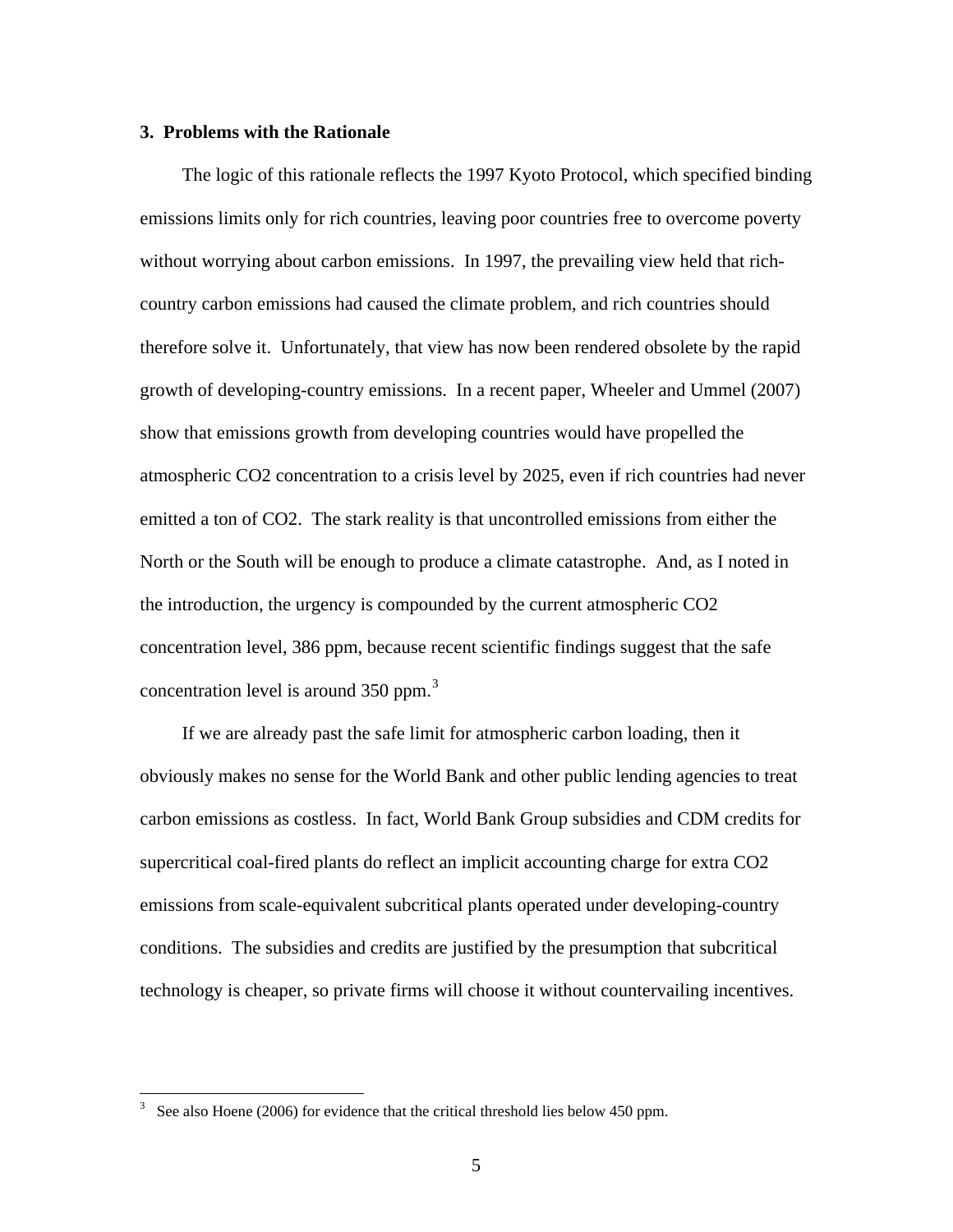This rationale suffers from two serious problems. The first is posed by the assumption that subcritical technology is less costly. The World Bank itself has just published a cost comparison of power options for developing countries which concludes that supercritical plants have lower delivered-electricity costs than subcritical plants  $(ESMAP, 2007).$ <sup>[4](#page-6-0)</sup> MIT's recent landmark study of coal technologies draws the same conclusion (MIT, 2007). Taken at face value, these findings eliminate the rationale for Bank or CDM subsidies for supercritical technology, because profit-maximizing firms would prefer it to subcritical technology in any case.

The second problem is more fundamental, with more far-reaching implications. The Bank and the CDM Board justify carbon credits for supercritical plants using a presumably-cheaper coal-fired technology as the baseline for comparison. Since carbon emissions from supercritical plants remain huge, such credits only make sense if lowcarbon alternatives are too costly for realistic consideration. But the appropriate accounting cost is social cost in this context, because the international community is footing the bill. And the social costs of high- and low-carbon alternatives cannot be assessed without specifying an appropriate unit charge for carbon emissions. I will provide such an assessment after introducing low-carbon alternatives for Mmamabula that are technically feasible.

### **4. Low-Carbon Alternatives**

 $\overline{a}$ 

One option for the Bank would be grant financing of carbon capture and storage (CCS) for the Mmamabula project through its donor-funded Investment Framework for Clean Energy and Development, which gives priority to African energy projects (World

<span id="page-6-0"></span><sup>&</sup>lt;sup>4</sup> ESMAP (2007), Table 4.5. The comparison of levelized costs for 500 MW units yields a generating cost of 4.33 US¢/kWh for subcritical and 4.29¢/kWh for supercritical. Levelized cost is the constant-dollar electricity price required to recover capital costs, O&M and fuel costs over the life of a power plant.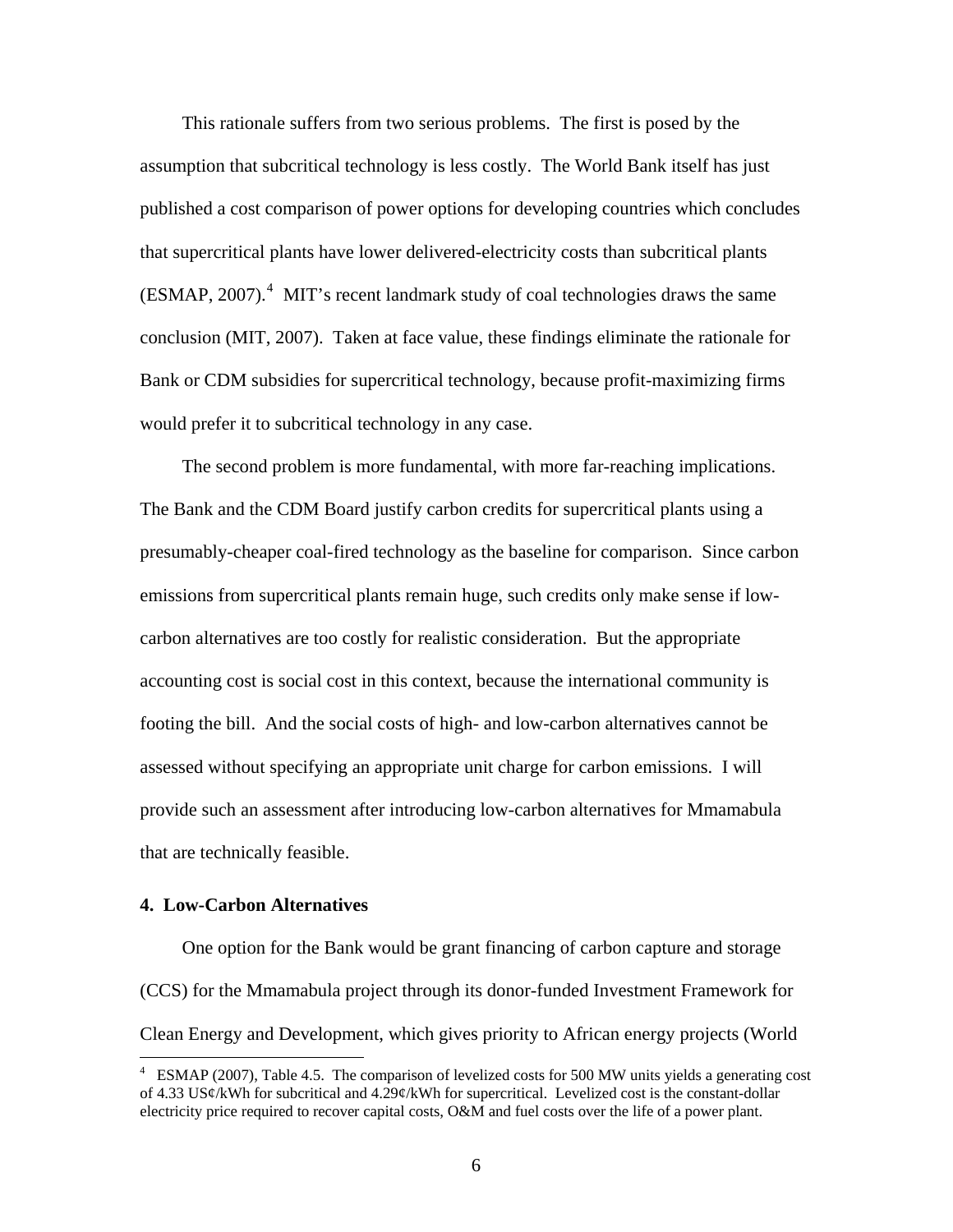Bank, 2006). After a lengthy period of engineering development, CCS is ready for largescale pilot applications. If successfully implemented, CCS will drastically reduce carbon emissions from modern high-efficiency coal-fired plants (MIT, 2007). Feasibility for Mmamabula would require access to large underground storage capacity, possibly at a previously-mined site. The risk of potential large-scale leakage would also have to be assessed. With grant financing available, Mmamabula might well be a useful large-scale pilot for CCS, but there is no sign that the Bank has seriously considered this option.

Botswana also has enormous solar energy potential, as documented by a recent World Bank study (Buys, 2007). Recent developments in solar thermal energy technology make it feasible to consider this zero-emissions option for large-scale baseload power provision (Mills, 2007). Unlike solar photovoltaics, which convert sunlight directly to electricity at low efficiency, solar thermal installations use heat from concentrated sunlight to drive conventional, high-efficiency generators. Since their heat is easily stored, solar thermal installations can also deliver continuous power around the clock. Potential energy from these systems is enormous. In the US, for example, total current electric power generation could be provided by solar thermal arrays in a square of Nevada desert about 90 miles on a side (Mills, 2007; Khosla, 2006; Figure 1). An equivalent array in Botswana, capable of producing 10 times Africa's total current electricity output, would occupy less than 4% of the land in this sparsely-populated country.

# **5. Assessing the Options**

To assess Botswana's options for large-scale power investment, I use comparative cost estimates for six technologies. Two employ high-efficiency coal combustion:

7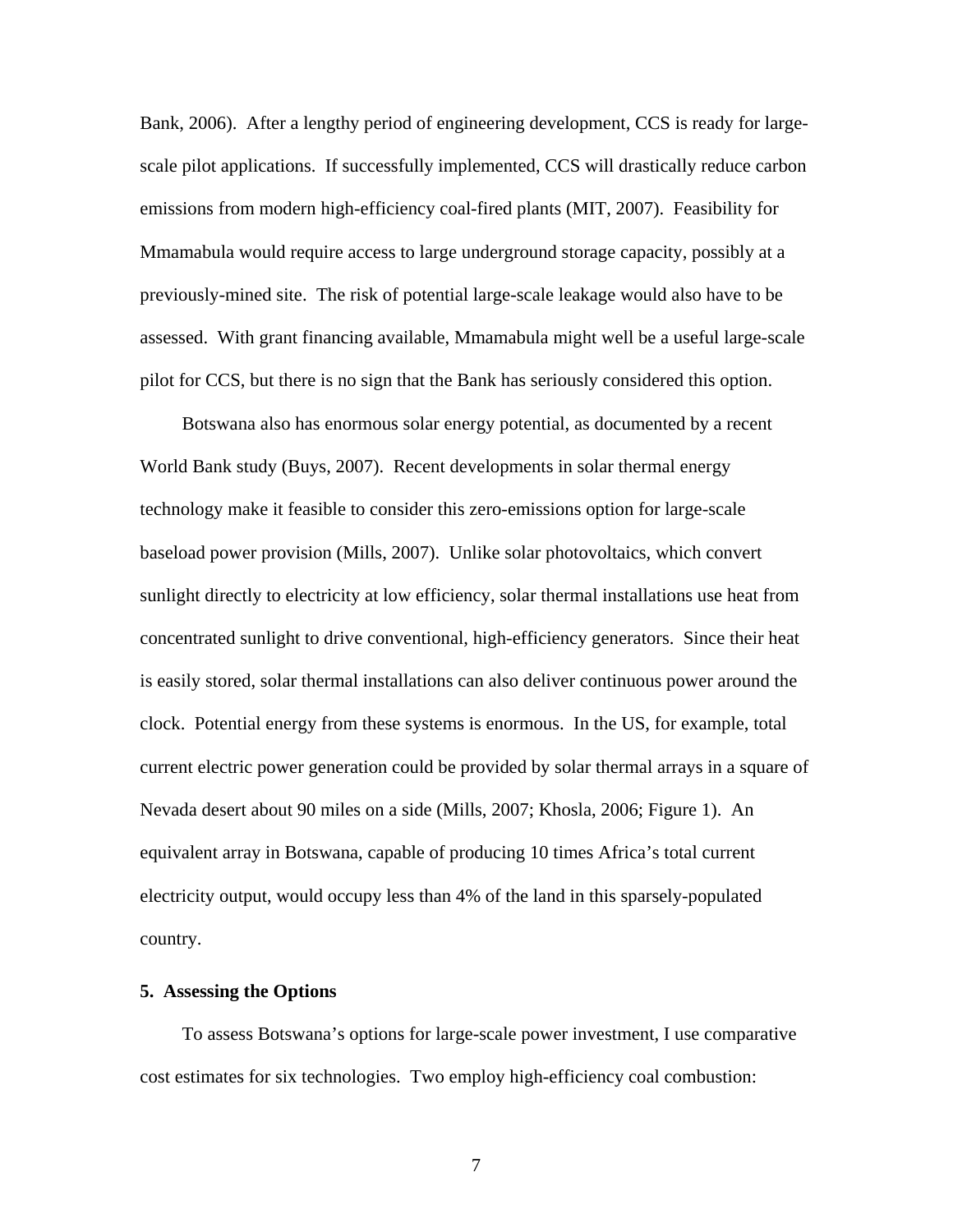supercritical (SC) and integrated gasification combined-cycle (IGCC); two combine these technologies with carbon capture and storage (CCS); and two generate solar thermal power: parabolic trough (PT) arrays and compact linear Fresnel reflector (CLFR) arrays.<sup>[5](#page-8-0)</sup>

I assess the options in the following steps. First, I identify the latest-available estimates of levelized energy-delivery costs and CO2 emissions intensities for the six technologies.<sup>[6](#page-8-1)</sup> Then, using SC and IGCC as the baselines for comparison, I compute the CO2 emissions charges at which cost-minimizing producers would switch to the CCS and solar thermal technologies because they would be less costly than the baselines. To assess the low-carbon options from the perspective of the World Bank's social mandate, I compare their switching costs with a range of current estimates for appropriate CO2 emissions charges. Finally, I consider factors other than CO2 charges that are relevant for assessing the full social costs of the six options. I'll begin with a discussion of appropriate CO2 charges.

# **5.1 Current CO2 Charge Estimates**

 $\overline{a}$ 

Nordhaus (2007a), Stern (2006) and others have estimated the CO2 charges that are consistent with different levels of emissions control. The underlying economic logic supports a charge that rises over time. At present, most damages from global warming are in the relatively distant future and there are plentiful high-return opportunities for conventional investment. Investment should become more intensive in emissions reduction as climate-related damage rises, and rising charges will provide the requisite incentive to reduce emissions. The optimal "ramp" for charges depends on factors such

<span id="page-8-0"></span> $<sup>5</sup>$  For discussion of SC and IGCC, see MIT (2007); for solar thermal power technologies, see Ausra (2008),</sup> Brakmann (2005), Khosla (2007) and ESMAP (2007).

<span id="page-8-1"></span> $6$  Levelized cost is the constant-dollar electricity price required to recover capital costs, O&M and fuel costs over the life of a power plant.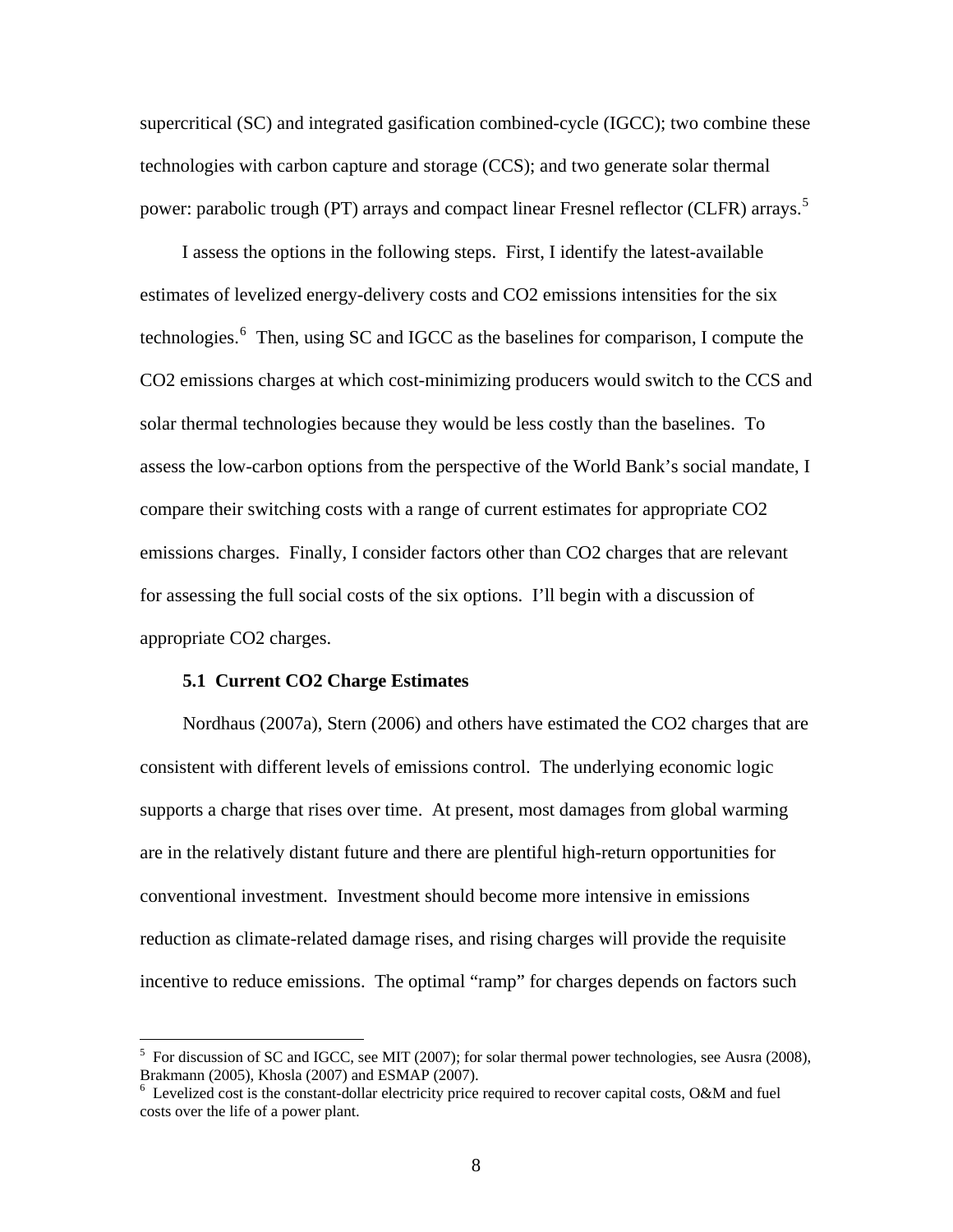as the discount rate, abatement costs, the potential for technological learning, and the scale and irreversibility of damage from climate change (Nordhaus, 2007b). Since these factors remain contentious, it is not surprising that different studies establish very different ramps. Nordhaus' preferred path begins at about \$8/ton of CO2, rising to about \$23/ton by 2050. Stern's initial charge is 10 times higher  $-$  \$82/ton – and his ramp is steeper.<sup>[7](#page-9-0)</sup> IPCC IV (2007) cites a variety of studies whose results range from \$3/ton to \$95/ton.

Although Nordhaus and Stern claim optimality for their preferred CO2 charges, both use assumptions that are inconsistent with the current consensus on scientific safe limits for atmospheric carbon loading. Nordhaus' optimal charge path, beginning at \$8/ton of CO2, is consistent with an atmospheric CO2 concentration limit of 700 ppm. Stern's optimal initial charge, \$82/ton, is consistent with a limit of 550 ppm. In contrast, as previously noted, the current scientific consensus is falling from 450 ppm toward 350 ppm. By implication, even Stern's initial charge appears modest. In any case, the Nordhaus – Stern charge range provides a useful benchmark for judging the results of my assessment of high- and low-carbon options..

## **5.2 Switching Charges for Low-Carbon Technologies**

I estimate the accounting charges for CO2 emissions at which solar thermal and CCS technologies have lower levelized electricity costs (LEC's) than high-efficiency coal-fired options. The switching charge is the charge rate  $r^*$  (\$/ton of CO2) that solves equation  $(1)$ :<sup>[8](#page-9-1)</sup>

 $\overline{a}$ 

<span id="page-9-0"></span> $7$  For useful discussion, see Weitzman (2007).

<span id="page-9-1"></span><sup>8</sup> In equation (1), the multiplier (1/10) converts \$/MWh to  $\phi$ /kWh ([100  $\phi$ /\$]/[1000 kWh/MWh])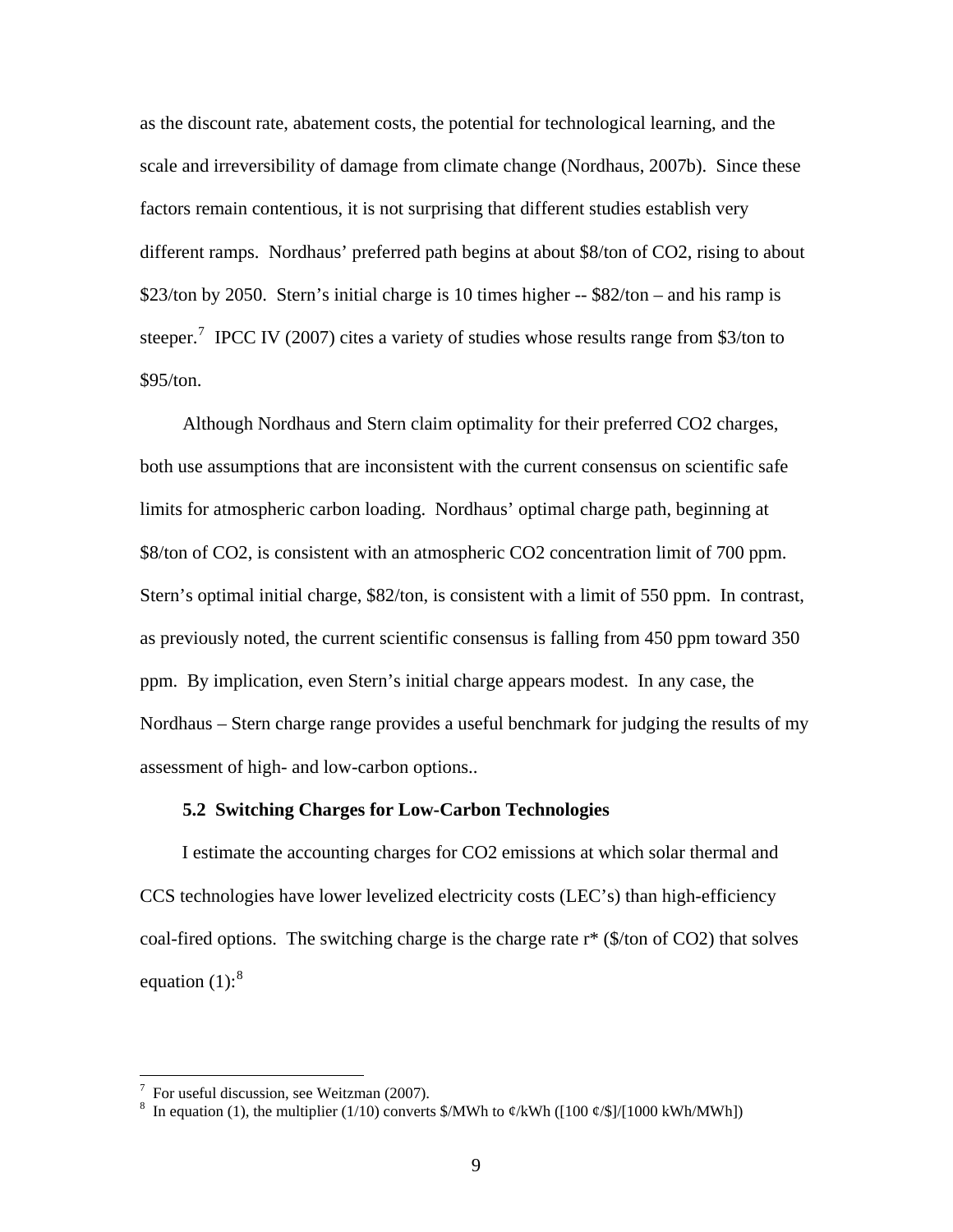(1) 
$$
l_C + \left(\frac{1}{10}\right) r^* t_C = l_L + \left(\frac{1}{10}\right) r^* t_L
$$

where  $l_C$  = levelized electricity cost ( $\phi$ /kWh) of the non-CCS coal-fired option  $l_L$  = levelized electricity cost ( $\phi$ /kWh) of the low-carbon option  $r^*$  = CO2 charge rate in \$/ton  $t_C$  = CO2 emissions intensity (tons/MWh) of the non-CCS coal-fired option  $t_L$  = CO2 emissons intensity (tons/MWh) of the low-carbon option.

The switching CO2 charge  $r^*$  is therefore

$$
r^* = \frac{10(l_C - l_L)}{t_C - t_L}
$$

 $\overline{a}$ 

To compute the switching charges in Table 1, I use estimates of  $l_c$  from MIT (2007) and ESMAP (2007) for the SC and IGCC coal-fired options;  $t<sub>C</sub>$  and  $t<sub>L</sub>$  from MIT (2007) for SC, IGCC, SC/CCS and IGCC/CCS; and  $I<sub>L</sub>$  for PT solar thermal and CLFR solar thermal from Barringer (2007) and Mills (2007), respectively.<sup>[9](#page-10-0)</sup>

Table 1 presents the supporting data and switching charge solutions for all four lowcarbon options when they are compared with the two coal-fired options. Between the two solar thermal options, CLFR does much better than PT because its levelized electricity cost is much lower: 7.8  $\phi$ /kWh vs. 10  $\phi$ /kWh. When compared with the two coal-fired options, using both MIT and ESMAP estimates, CLFR solar thermal is preferable to SC at an average CO2 charge rate of \$35.50/ton, and preferable to IGCC at \$29/ton. PT solar thermal is preferable to SC at an average CO2 charge rate of \$60/ton, and preferable to IGCC at \$53/ton.

Between the two carbon capture and storage (CCS) options, IGCC with CCS does better than SC with CCS because its levelized electricity cost is lower  $(6.52 \, \phi/\text{kWh} \, \text{vs.})$ 

<span id="page-10-0"></span> $9 \text{ t}_{\text{L}} = 0$  for both solar thermal options;  $t_{\text{L}}$  is small but non-zero for both CCS options. I have not used ESMAP's estimate for solar thermal power because its sole scale option (30 MW) does not capture the significant scale economies available in 500+ MW systems.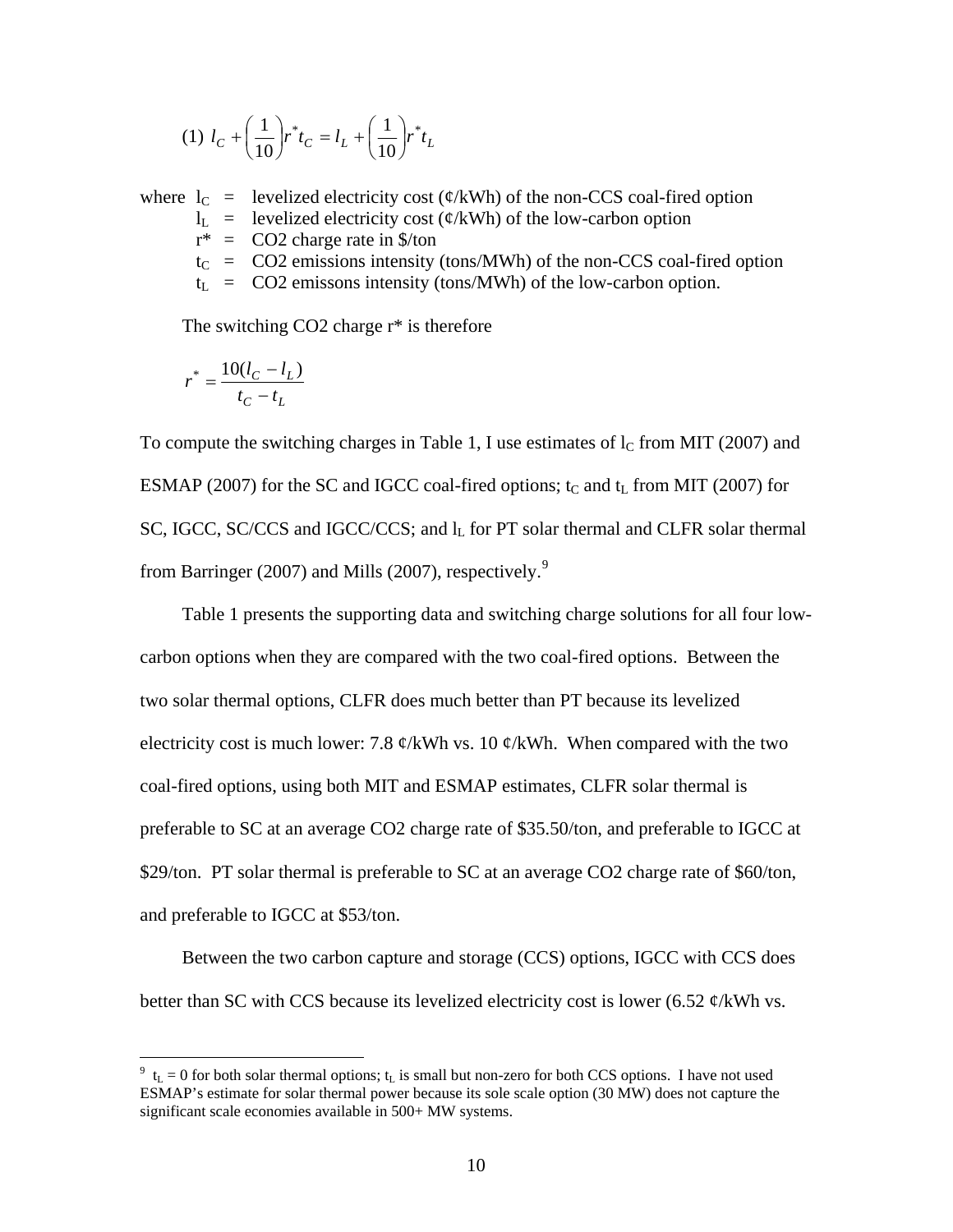7.69  $\mathcal{C}/k$ Wh). When compared with the coal-fired options without CCS, IGCC/CCS is preferable to SC at an average CO2 charge rate of \$21.50/ton and preferable to IGCC at \$15/ton. SC/CCS is preferable to SC at \$34.50/ton and preferable to IGCC at \$28/ton.

To summarize, all the switching charges look quite reasonable – indeed conservative – in light of the CO2 charge discussion in the previous section. All are well below the Stern charge (\$82/ton of CO2), which is only consistent with a dangerous concentration level (550 ppm) in any case. Achieving 450 ppm would require a much higher charge, and 350 ppm far higher still. However, extremely high charges are obviously not necessary to warrant switching away from coal-fired power. The leastcost, most environmentally benign option is CLFR solar thermal, which has cost parity with supercritical coal-fired power at \$35.50/ton for CO2. Among the low-carbon coalfired alternatives, the results support a switch from SC to IGCC with CCS. This achieves cost parity with conventional SC at a charge of only \$21.50/ton for CO2.

#### **5.3 Other Cost Factors**

 $\overline{a}$ 

A full social assessment would require consideration of several factors besides carbon charges. Solar thermal technology is pollution-free, but all coal-fired technologies (with and without CCS) produce potentially-dangerous local air pollutants (SO2, NOx, Mercury). Solar thermal facilities are powered by an inexhaustible free resource, while coal supplies are subject to price fluctuations.<sup>[10](#page-11-0)</sup> Stored carbon from CCS will have to be piped to an underground facility at some cost. In addition, it will undoubtedly carry a significant insurance cost because large, high-concentration  $CO<sub>2</sub>$ releases could be quite dangerous. If I roughly incorporate these factors by subtracting

<span id="page-11-0"></span> $10$  This is true even for Mmamabula, a combined mining/power project, since the market opportunity cost of coal is the appropriate accounting price for the power component.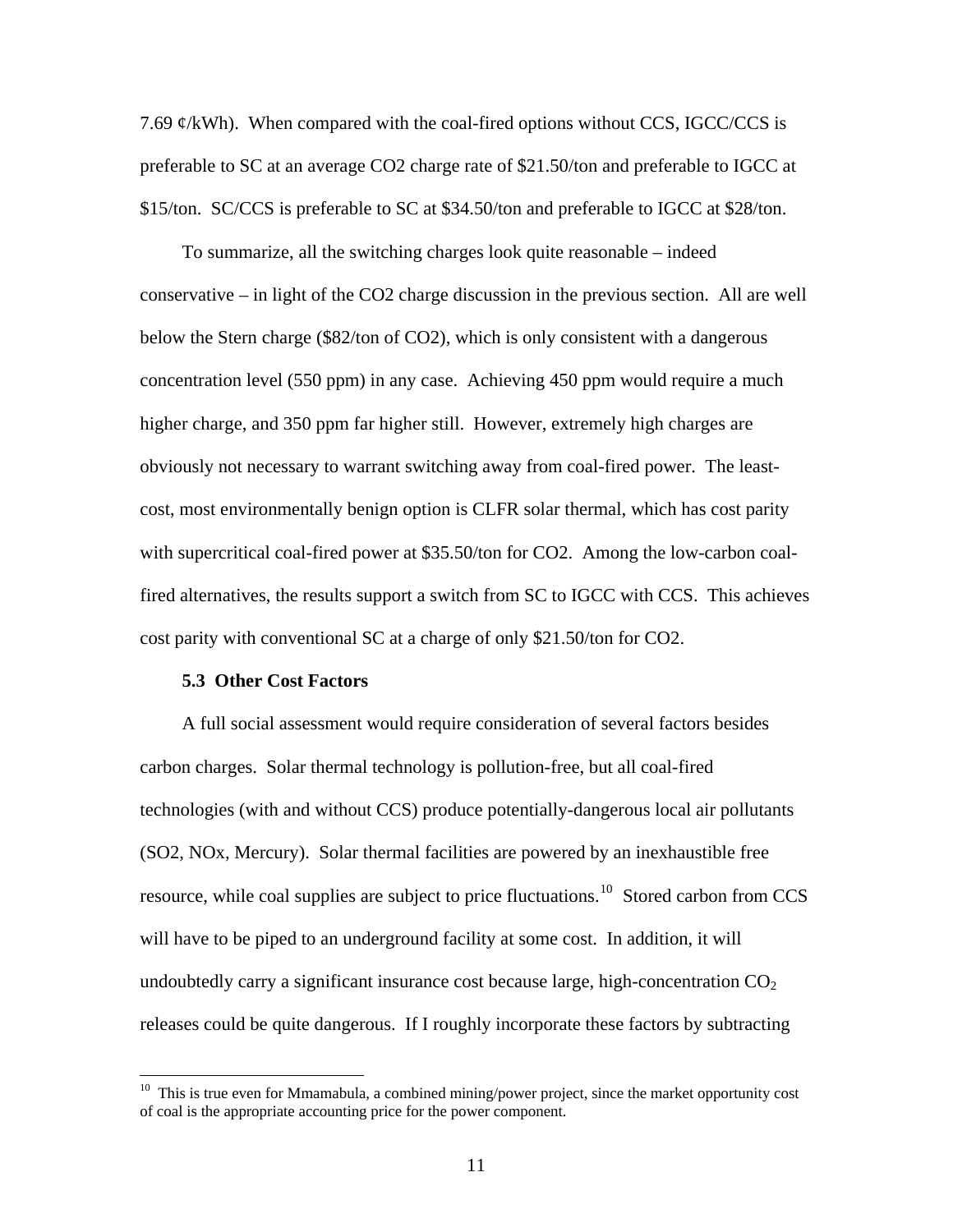1¢/kWh from the levelized cost of solar thermal power, the calculus becomes even more favorable for solar (Table 2). The switching charges for CLFR solar become much lower than the charges for supercritical coal with CCS, and approximately equal to the charges for IGCC coal with CCS.

# **6. Policy Implications**

These results have strong implications for Mmamabula and similar projects considered by the World Bank and other donor-financed institutions. Using the latest estimates for levelized electricity generation costs, I find that all four low-carbon technologies are lower-cost than supercritical or IGCC coal-fired options for CO2 charges at the low end of the range consistent with safe atmospheric carbon loading. Since the low-carbon options are also in the initial segments of their learning curves, it is entirely possible that volume production will reduce their levelized generating costs to market parity with coal-fired technologies without any charges for carbon emissions. Among the low-carbon options, solar thermal seems likely to dominate CCS because its fully-accounted costs will be significantly lower.

Several policy recommendations immediately follow for the World Bank Group. First, adopt an explicit carbon accounting charge that can be defended as consistent with atmospheric safe limits for carbon loading. In view of the current scientific consensus, it will be very surprising if this is below \$50/ton of CO2. Second, add this charge to levelized cost estimates for all proposed fossil-fuel energy projects (oil and gas as well as coal), with and without CCS. Costs should also be adjusted for local pollution factors, fuel supply risks and risk insurance. Third, compare the results with levelized generating costs for locally-feasible zero-emissions options, with an appropriate learning-curve

12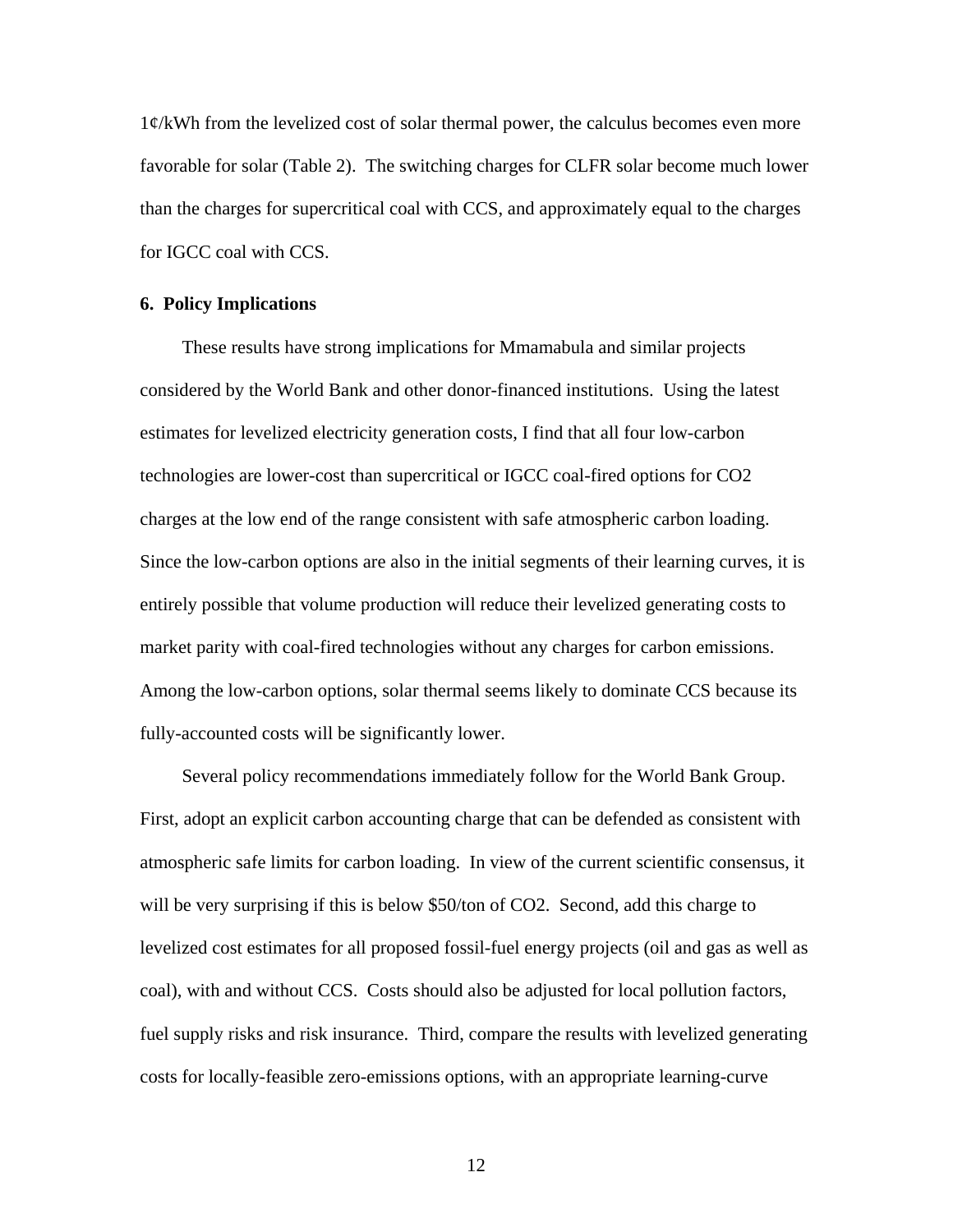adjustment. This adjustment is critical for huge institutions like the Bank, which can generate aggregate global demand large enough to affect learning curves.

As the Mmamabula example has shown, there can be little doubt that adoption of these measures would radically alter the carbon intensity of power projects financed by the World Bank and other donor institutions. In the beginning, additional subsidies might be needed to induce clients to borrow for low-carbon projects. However, client interest should increase as Bank programs demonstrate the viability of large-scale low-carbon energy systems that have no local environmental impacts, no energy supply risks, and no liability insurance requirements.

Given the urgency of the climate crisis, the World Band and other donor institutions should adopt such measures immediately. If the cost assessment is done right, the grant component of each loan for a low-carbon project should be determined by the difference in fully-accounted, levelized market costs between the best low-carbon option and the best fossil-fired option. Loan volume will be initially constrained by currently-available grant funds.<sup>[11](#page-13-0)</sup> However, funding should increase steadily as the benefits of the new policy become evident to donors, and as international pressure for carbon emissions reduction spurs interest in clean technologies. Increased demand for low-carbon technologies will also promote learning-curve effects, narrowing the market-cost gap between fossil-fired and low-carbon technologies.

# **7. Summary and Conclusions**

 $\overline{a}$ 

At the recent UN climate change conference in Bali, UN Secretary General Ban Kimoon called for a revolutionary change in the world's energy mix to minimize the risk of

<span id="page-13-0"></span><sup>&</sup>lt;sup>11</sup> In February, 2008, the Finance Ministers of the US, UK and Japan introduced a Clean Technology Fund that will be administered by the World Bank. The initial US contribution was \$2 billion (Paulson, Darling and Nukaga, 2008).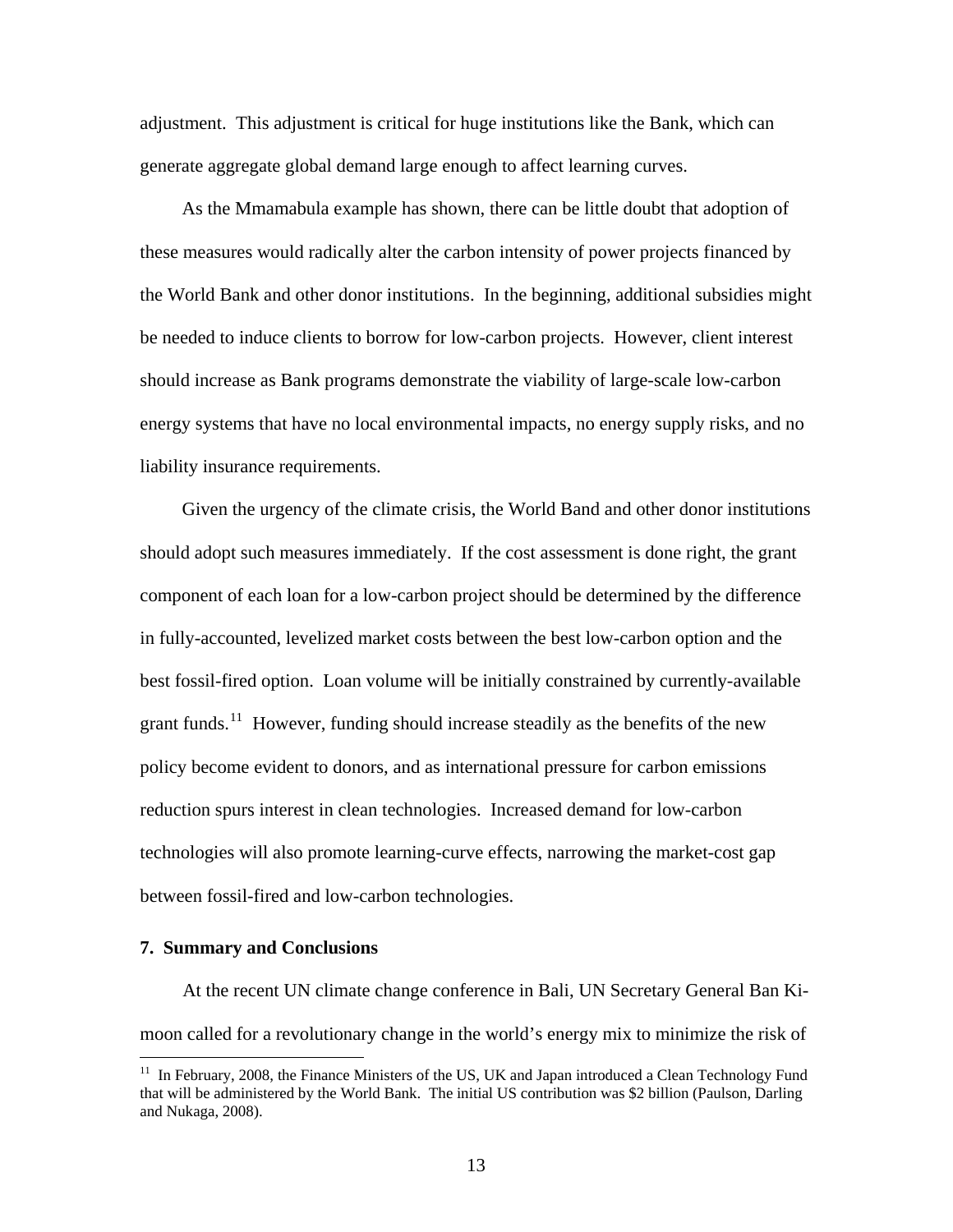catastrophic global heating. In this paper, I have explored the implications for the World Bank and other donor institutions, employing the proposed Mmamabula coal-fired power plant in Botswana as an illustrative case. Using the latest estimates of levelized generating costs for coal-fired and low-carbon power options, I have computed the CO2 accounting charges that would promote switching to the low-carbon options. In all cases, I find that that the switching charges are at the low end of the range that is compatible with safe atmospheric limits on carbon loading. Among the low-carbon options that I have considered for Botswana, solar thermal power seems to dominate carbon capture and storage.

In the energy sector, at least, revolutionary change seems attainable for the World Bank and other donor institutions at feasible cost. The primary requirement is renewed attention to energy project analysis, using fully-accounted levelized energy costs and appropriate accounting charges for carbon emissions. The Mmamabula example suggests that this approach will select low-carbon options in many cases, and grants from the World Bank's Clean Technology Fund and other sources can finance the market-cost gap between these technologies and fossil-fired options. Clean energy projects should proliferate, as donors learn about the new approach and more funds are devoted to meeting the global emissions reduction mandate.

14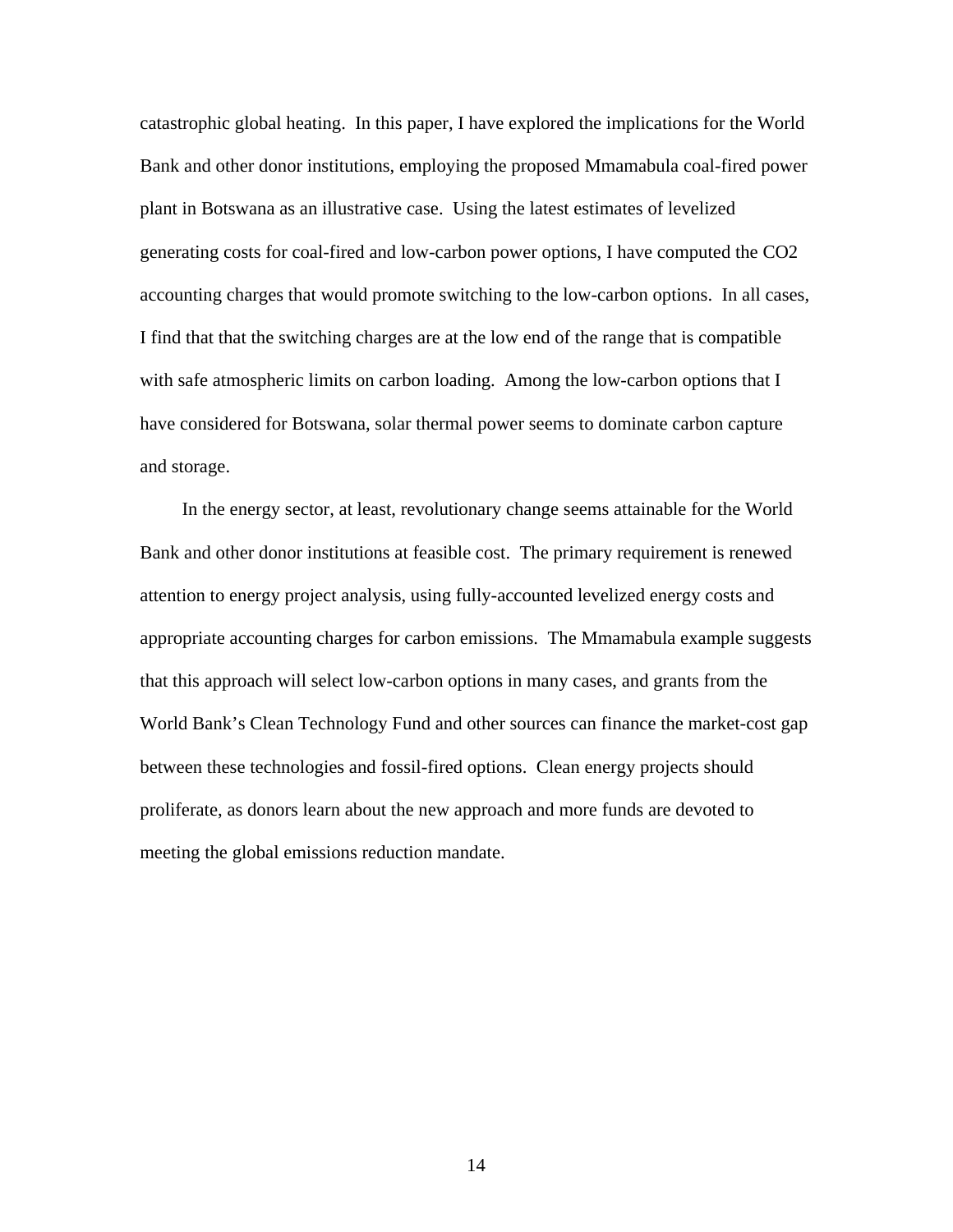# References

Ausra. 2008. An Introduction to Solar Thermal Electric Power. Available online at [http://www.ausra.com/pdfs/SolarThermal101\\_final.pdf.](http://www.ausra.com/pdfs/SolarThermal101_final.pdf)

Barringer, Felicity and Matthew Wald. 2007. "PG&E to buy solar power produced by mirrors in the Mojave." International Herald Tribune. July 25. Available online at [http://www.iht.com/articles/2007/07/25/business/solar.php.](http://www.iht.com/articles/2007/07/25/business/solar.php)

Brakmann, Georg, Rainer Aringhoff, Michael Geyer and Sven Teske. 2005. Concentrated Solar Thermal Power - Now! Greenpeace. Available online at [http://www.greenpeace.org/international/press/reports/Concentrated-Solar-Thermal-](http://www.greenpeace.org/international/press/reports/Concentrated-Solar-Thermal-Power)[Power.](http://www.greenpeace.org/international/press/reports/Concentrated-Solar-Thermal-Power)

Buys, Piet, Uwe Deichmann, Craig Meisner, Thao Ton That and David Wheeler. 2007. "Country Stakes in Climate Change Negotiations: Two Dimensions of Vulnerability." World Bank Policy Research Working Paper No. WPS 4300. Available online at [http://econ.worldbank.org/external/default/main?pagePK=64165259&theSitePK=469372](http://econ.worldbank.org/external/default/main?pagePK=64165259&theSitePK=469372&piPK=64165421&menuPK=64166093&entityID=000158349_20070802104550) [&piPK=64165421&menuPK=64166093&entityID=000158349\\_20070802104550.](http://econ.worldbank.org/external/default/main?pagePK=64165259&theSitePK=469372&piPK=64165421&menuPK=64166093&entityID=000158349_20070802104550)

CARMA (Carbon Monitoring for Action). 2008. Future global power plant rankings by CO2 emissions volume. Center for Global Development. Available online at <http://carma.org/dig/show/energy+plant#top>.

CIC. 2008. CIC Energy Company Overview. Available online at [http://www.cicenergycorp.com/corporate\\_information/company\\_overview/.](http://www.cicenergycorp.com/corporate_information/company_overview/)

ESMAP (Energy Sector Management Assistance Program, World Bank). 2007. Technical and Economic Assessment of Off-grid, Mini-grid and Grid Electrification Technologies, ESMAP Technical Paper 121/07, December. Available online at [http://siteresources.worldbank.org/EXTENERGY/Resources/336805-](http://siteresources.worldbank.org/EXTENERGY/Resources/336805-1157034157861/ElectrificationAssessmentRptSummaryFINAL17May07.pdf) [1157034157861/ElectrificationAssessmentRptSummaryFINAL17May07.pdf.](http://siteresources.worldbank.org/EXTENERGY/Resources/336805-1157034157861/ElectrificationAssessmentRptSummaryFINAL17May07.pdf)

Hoehne, N. 2006. "What is next after the Kyoto Protocol? Assessment of Options for International Climate Policy Post 2012." Techne Press, Amsterdam, May.

IFC (International Finance Corporation). 2008a. "Lanco Amarkantak Thermal Power Station." Available online at [http://www.ifc.org/IFCExt/spiwebsite1.nsf/0/c126975a64d3306e852572a0004807bd?Op](http://www.ifc.org/IFCExt/spiwebsite1.nsf/0/c126975a64d3306e852572a0004807bd?OpenDocument) [enDocument](http://www.ifc.org/IFCExt/spiwebsite1.nsf/0/c126975a64d3306e852572a0004807bd?OpenDocument).

IFC (International Finance Corporation). 2008b. "Tata Ultra Mega: Environmental & Social Review Summary." Available online at [http://www.ifc.org/IFCExt/spiwebsite1.nsf/f451ebbe34a9a8ca85256a550073ff10/4d8d80](http://www.ifc.org/IFCExt/spiwebsite1.nsf/f451ebbe34a9a8ca85256a550073ff10/4d8d80e1d8965a7e852573a00079518b?OpenDocument) [e1d8965a7e852573a00079518b?OpenDocument.](http://www.ifc.org/IFCExt/spiwebsite1.nsf/f451ebbe34a9a8ca85256a550073ff10/4d8d80e1d8965a7e852573a00079518b?OpenDocument)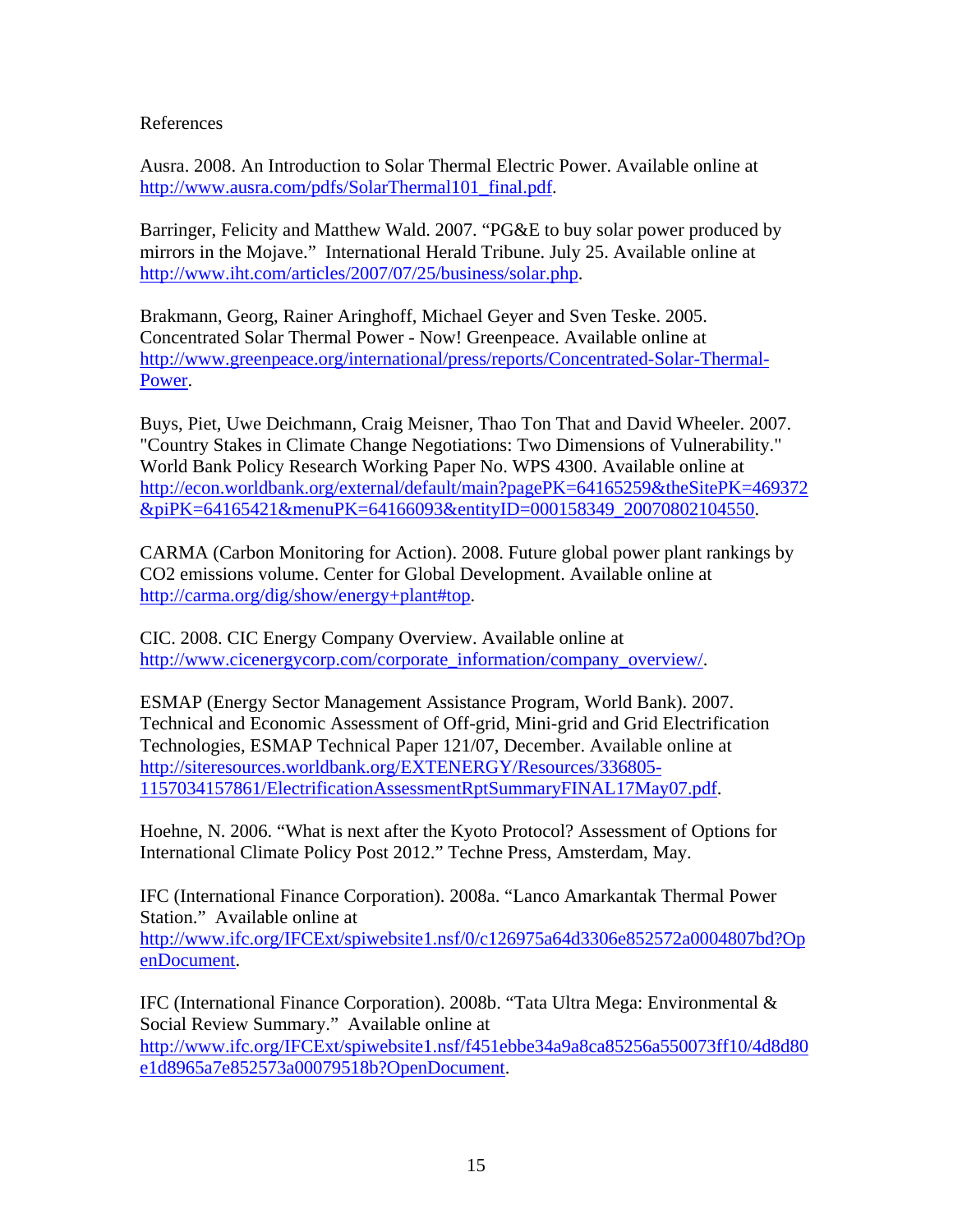IPCC IV (Intergovernmental Panel on Climate Change). 2007. Fourth Assessment Report. Available online at [http://www.ipcc.ch.](http://www.ipcc.ch/)

Inman, Mason. 2007. "Global Warming 'Tipping Points' Reached, Scientist Says." National Geographic News. December 14. Available online at <http://news.nationalgeographic.com/news/2007/12/071214-tipping-points.html>.

Khosla, Vinod. 2007. The War on Coal. Available online at [http://www.khoslaventures.com/presentations/CoalThinkOutsidethePits.pdf.](http://www.khoslaventures.com/presentations/CoalThinkOutsidethePits.pdf)

Khosla, Vinod and John O'Donnell. 2006. "Solar Flare: Making Coal Obsolete." Available online at [http://www.khoslaventures.com/presentations/solarflare\\_final.ppt](http://www.khoslaventures.com/presentations/solarflare_final.ppt).

MIGA (Multilateral Investment Guarantee Agency). 2008. Mmamabula Energy Project – Botswana. Available online at ([http://www.fdi.net/documents/WorldBank/databases/botswana/Mmamabula\\_BotswanaII](http://www.fdi.net/documents/WorldBank/databases/botswana/Mmamabula_BotswanaII.pdf) [.pdf\)](http://www.fdi.net/documents/WorldBank/databases/botswana/Mmamabula_BotswanaII.pdf).

Mills, David and Rob Morgan. 2007. "Solar Thermal Power as the Plausible Basis of Grid Supply," Presented to the International Solar Energy Society World Congress. Beijing, China. Sept. 19. Available online at [http://www.ausra.com/pdfs/T\\_1\\_1\\_David\\_Mills\\_2049.pdf.](http://www.ausra.com/pdfs/T_1_1_David_Mills_2049.pdf)

Mining Review Africa. 2005. "Botswana on the cusp of massive coal project." Issue 6. Available online at [http://www.miningreview.com/archive/mra\\_6\\_2005/pdf/18-21.pdf.](http://www.miningreview.com/archive/mra_6_2005/pdf/18-21.pdf)

MIT. 2007. The Future of Coal: Options for a Carbon-Constrained World. Cambridge, Massachusetts. Available online at <http://web.mit.edu/coal/>.

Nordhaus, William. 2007a. "The Challenge of Global Warming: Economic Models and Environmental Policy." Dept. of Economics, Yale University, July 24. Available online at [http://nordhaus.econ.yale.edu/dice\\_mss\\_072407\\_all.pdf](http://nordhaus.econ.yale.edu/dice_mss_072407_all.pdf).

Nordhaus, William. 2007b. "Critical Assumptions in the Stern Review on Climate Change." Science. Vol. 317, July 13. pp. 201-202. Available online at <http://www.sciencemag.org/cgi/content/full/317/5835/201>.

Paulson, Henry, Alistair Darling and Fukushiro Nukaga. 2008. "Financial bridge from dirty to clean technology." Financial Times. February 8. Available online at [http://www.ft.com/cms/s/0/43975af2-d5e7-11dc-bbb2-0000779fd2ac.html.](http://www.ft.com/cms/s/0/43975af2-d5e7-11dc-bbb2-0000779fd2ac.html)

Spiegel. 2007. "Stark Words at Bali Conference." December 12. Available online at [http://www.spiegel.de/international/world/0,1518,522929,00.html.](http://www.spiegel.de/international/world/0,1518,522929,00.html)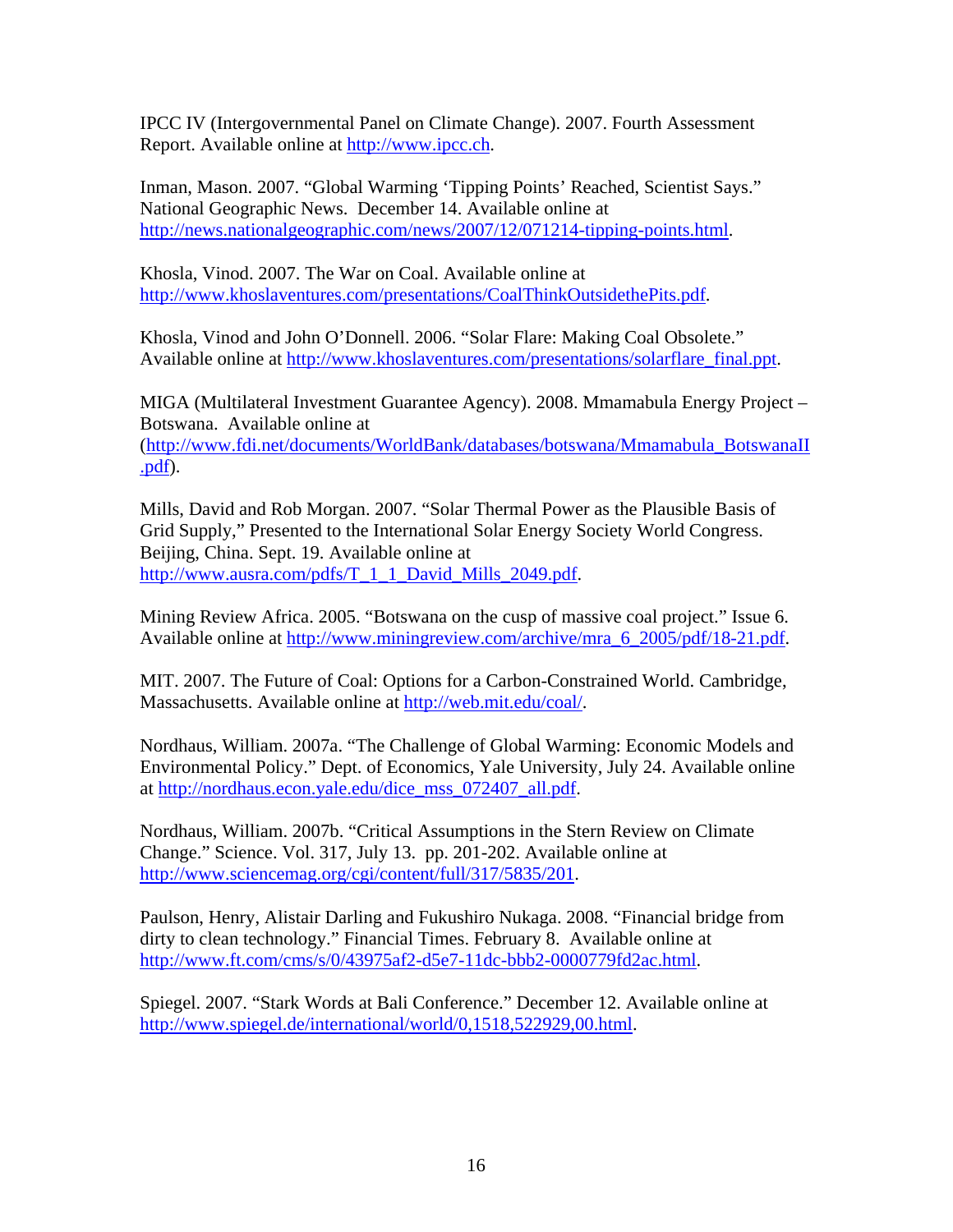Stern, Nicholas, et al. 2006. Stern Review on the economics of climate change. Available online at [http://www.hm](http://www.hm-treasury.gov.uk/independent_reviews/stern_review_economics_climate_change/sternreview_index.cfm)[treasury.gov.uk/independent\\_reviews/stern\\_review\\_economics\\_climate\\_change/sternrevi](http://www.hm-treasury.gov.uk/independent_reviews/stern_review_economics_climate_change/sternreview_index.cfm) [ew\\_index.cfm](http://www.hm-treasury.gov.uk/independent_reviews/stern_review_economics_climate_change/sternreview_index.cfm).

Weitzman, Martin. 2007. "A Review of The Stern Review on the Economics of Climate Change." Journal of Economic Literature, Vol. XLV (September 2007), pp. 703–724. Available online at<http://www.atypon-link.com/AEAP/doi/abs/10.1257/jel.45.3.703>.

Wheeler, David and Kevin Ummel. 2007. "Another Inconvenient Truth: A Carbon-Intensive South Faces Environmental Disaster, No Matter What the North Does." Center for Global Development Working Paper No. 134. December. Available online at <http://www.cgdev.org/content/publications/detail/14947>.

Wheeler, David. 2008. "CARMA Watch: Red Light for The World Bank Group on Coal-Fired Power." Center for Global Development. Available online at [http://blogs.cgdev.org/globaldevelopment/2008/01/carma\\_watch\\_red\\_light\\_for\\_the.php.](http://blogs.cgdev.org/globaldevelopment/2008/01/carma_watch_red_light_for_the.php)

World Bank. 2006. An Investment Framework for Clean Energy and Development. Available online at [http://siteresources.worldbank.org/DEVCOMMINT/Documentation/21046509/DC2006-](http://siteresources.worldbank.org/DEVCOMMINT/Documentation/21046509/DC2006-0012(E)-CleanEnergy.pdf) [0012\(E\)-CleanEnergy.pdf.](http://siteresources.worldbank.org/DEVCOMMINT/Documentation/21046509/DC2006-0012(E)-CleanEnergy.pdf)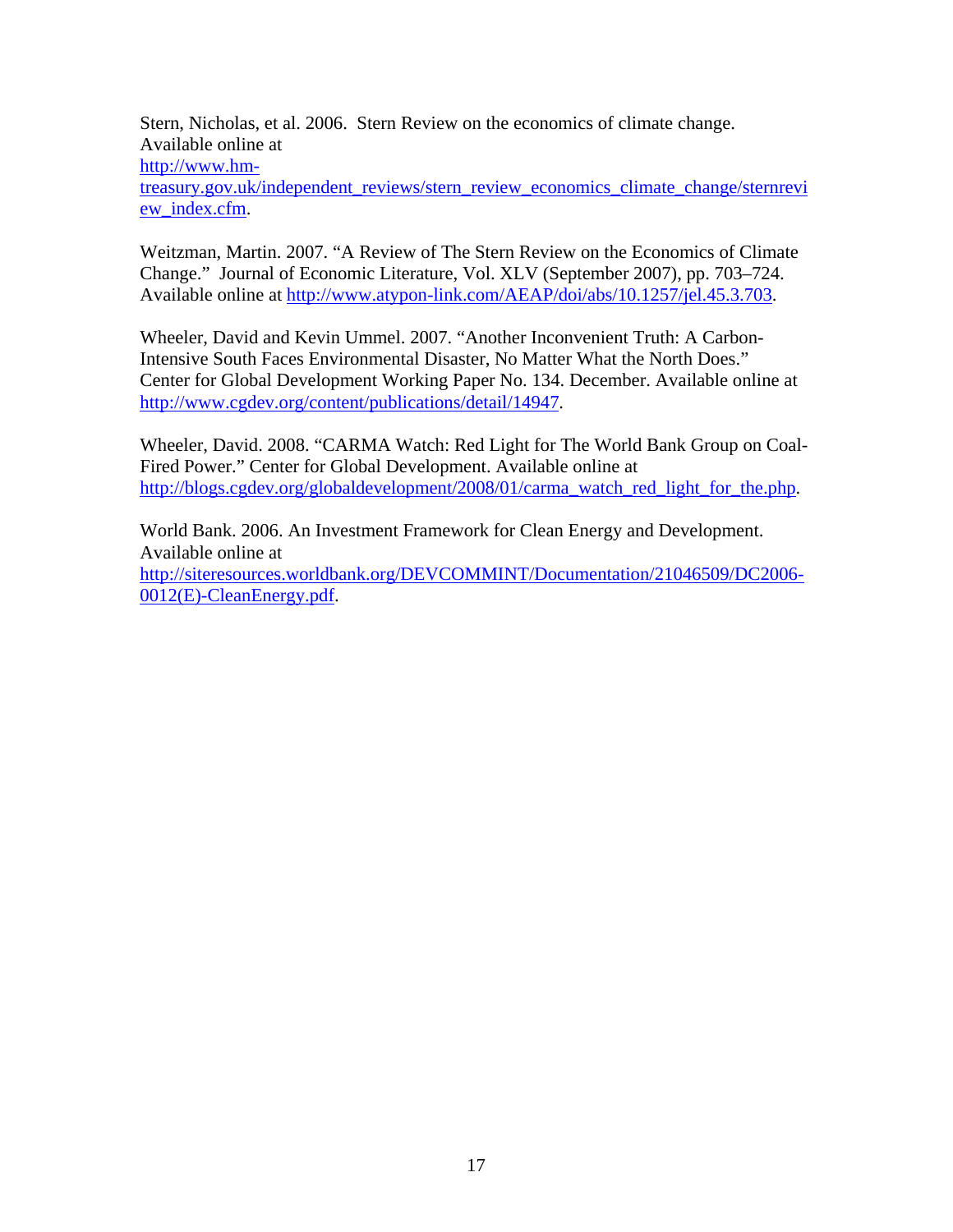|                            |                        |                     |                         | Switching CO2 Charge (\$/Ton) |                 |                                       |                   |
|----------------------------|------------------------|---------------------|-------------------------|-------------------------------|-----------------|---------------------------------------|-------------------|
|                            |                        |                     |                         | Solar Thermal                 |                 | Coal with Carbon<br>Capture & Storage |                   |
|                            |                        |                     |                         |                               |                 |                                       |                   |
|                            | Generating<br>Capacity | Generation<br>Cost  | Tons<br>CO <sub>2</sub> | (1)                           | (2)             | (3)                                   | (4)               |
| Technology                 | (MW)                   | $(\mathcal{C}/kWh)$ | <b>MWh</b>              | CLFR <sup>a</sup>             | PT <sup>b</sup> | SC <sup>c</sup>                       | IGCC <sup>d</sup> |
| Coal SC (WB) <sup>e</sup>  | 500                    | 4.29                | 0.913                   | 38                            | 63              | 37                                    | 24                |
| Coal SC (MIT) <sup>f</sup> | 500                    | 4.78                | 0.913                   | 33                            | 57              | 32                                    | 19                |
| Coal IGCC (WB)             | 500                    | 5.14                | 0.915                   | 29                            | 53              | 28                                    | 15                |
| Coal IGCC (MIT)            | 500                    | 5.13                | 0.915                   | 29                            | 53              | 28                                    | 15                |
| Coal SC (MIT) w. CCS       | 500                    | 7.69                | 0.120                   |                               |                 |                                       |                   |
| Coal IGCC (MIT) w. CCS     | 500                    | 6.52                | 0.112                   |                               |                 |                                       |                   |
| Solar Thermal PT           | 550                    | 10.00               | 0.000                   |                               |                 |                                       |                   |
| Solar Thermal CLFR         | 700                    | 7.80                | 0.000                   |                               |                 |                                       |                   |

# Table 1: Technology-Switching CO2 Charges (\$US/Ton)

<sup>a</sup> CLFR: Compact Linear Fresnel Reflector: Levelized costs reported in Mills (2007)<br><sup>b</sup> PT: Parabolic Trough: Commericial delivery price reported by Barringer (2007)<br><sup>c</sup> SC: Supercritical Coal<br><sup>d</sup> IGCC: Integrated Gasific

|  |  |  |  |  |  | Table 2: Technology-Switching CO2 Charges (\$US/Ton) With Solar Cost Adjustment |
|--|--|--|--|--|--|---------------------------------------------------------------------------------|
|--|--|--|--|--|--|---------------------------------------------------------------------------------|

|                 | Switching CO2 Charge (\$/Ton)     |                                           |                                   |                                    |                     |             |  |  |
|-----------------|-----------------------------------|-------------------------------------------|-----------------------------------|------------------------------------|---------------------|-------------|--|--|
|                 | Solar Thermal CLFR                |                                           |                                   | Solar Thermal PT                   | Coal-Fired with CCS |             |  |  |
| Technology      | CO <sub>2</sub><br>Charge<br>Only | Including<br><b>Other Cost</b><br>Factors | CO <sub>2</sub><br>Charge<br>Only | Including<br>Other Cost<br>Factors | SC                  | <b>IGCC</b> |  |  |
| Coal SC (WB)    | 38                                | 27                                        | 63                                | 52                                 | 37                  | 24          |  |  |
| Coal SC (MIT)   | 33                                | 22                                        | 57                                | 46                                 | 32                  | 19          |  |  |
| Coal IGCC (WB)  | 29                                | 18                                        | 53                                | 42                                 | 28                  | 15          |  |  |
| Coal IGCC (MIT) | 29                                | 18                                        | 53                                | 42                                 | 28                  | 15          |  |  |